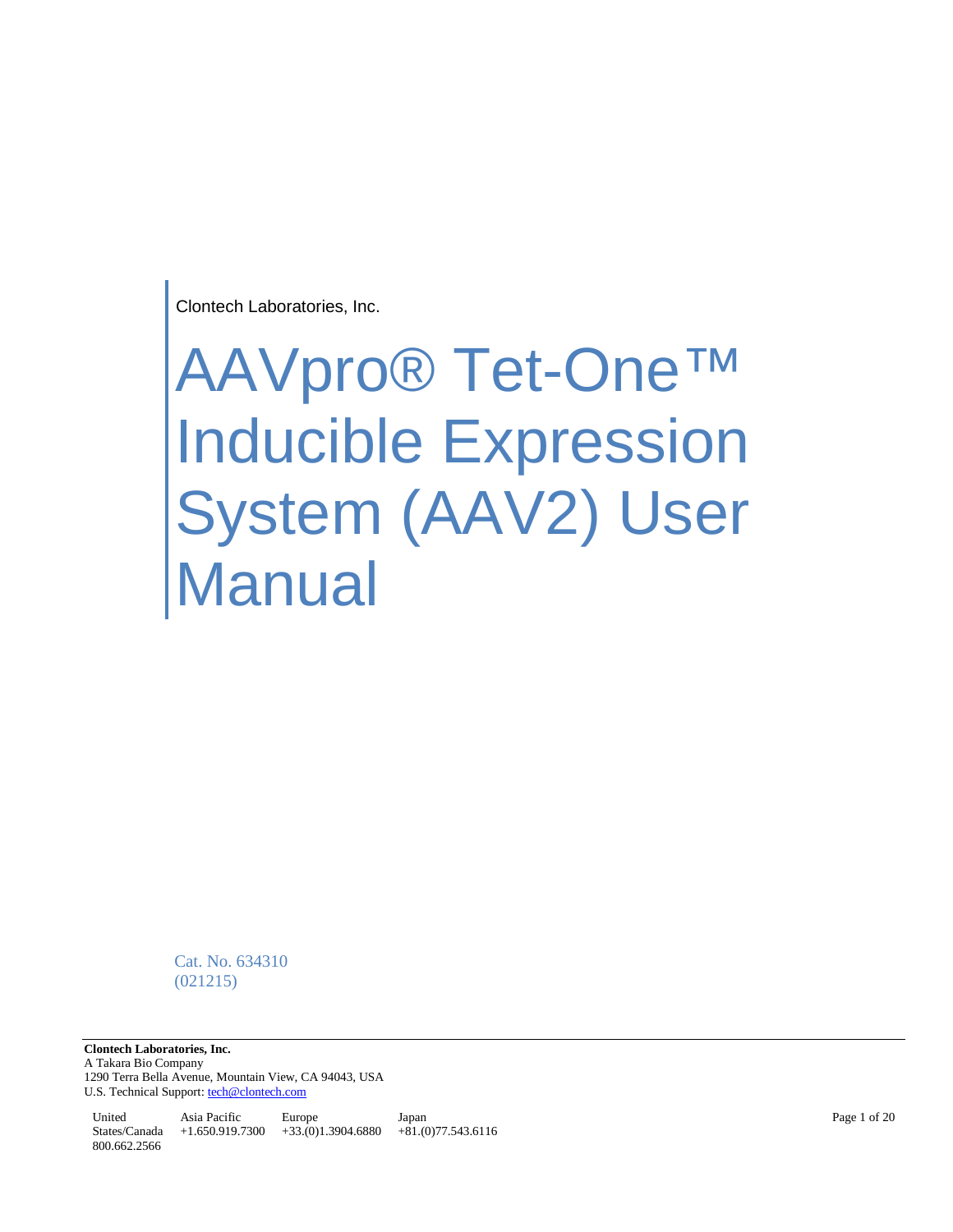| <b>Table of Contents</b> |  |
|--------------------------|--|
| I.                       |  |
| Π.                       |  |
| Ш.                       |  |
| IV.                      |  |
| V.                       |  |
| VI.                      |  |
| A.                       |  |
| <b>B.</b>                |  |
| VII.                     |  |
| А.                       |  |
| $\mathbf{B}$ .           |  |
| VIII.                    |  |
| A.                       |  |
| <b>B.</b>                |  |
| IX.                      |  |
| A.                       |  |
| <b>B.</b>                |  |
| X.                       |  |
|                          |  |
|                          |  |

## **Table of Figures**

| Figure 5. Transduction and induction in dividing cell lines with different MOIs of TetOne-Luc Control AAV 13  |  |
|---------------------------------------------------------------------------------------------------------------|--|
| Figure 6. Induction of luciferase after transduction with TetOne-Luc Control AAV in the presence of different |  |
|                                                                                                               |  |
|                                                                                                               |  |
|                                                                                                               |  |
|                                                                                                               |  |
|                                                                                                               |  |

## **Table of Tables**

<span id="page-1-0"></span>[Table 1. Troubleshooting Guide for the AAVpro Tet-One Inducible Expression System \(AAV2\)](#page-15-1) ................................16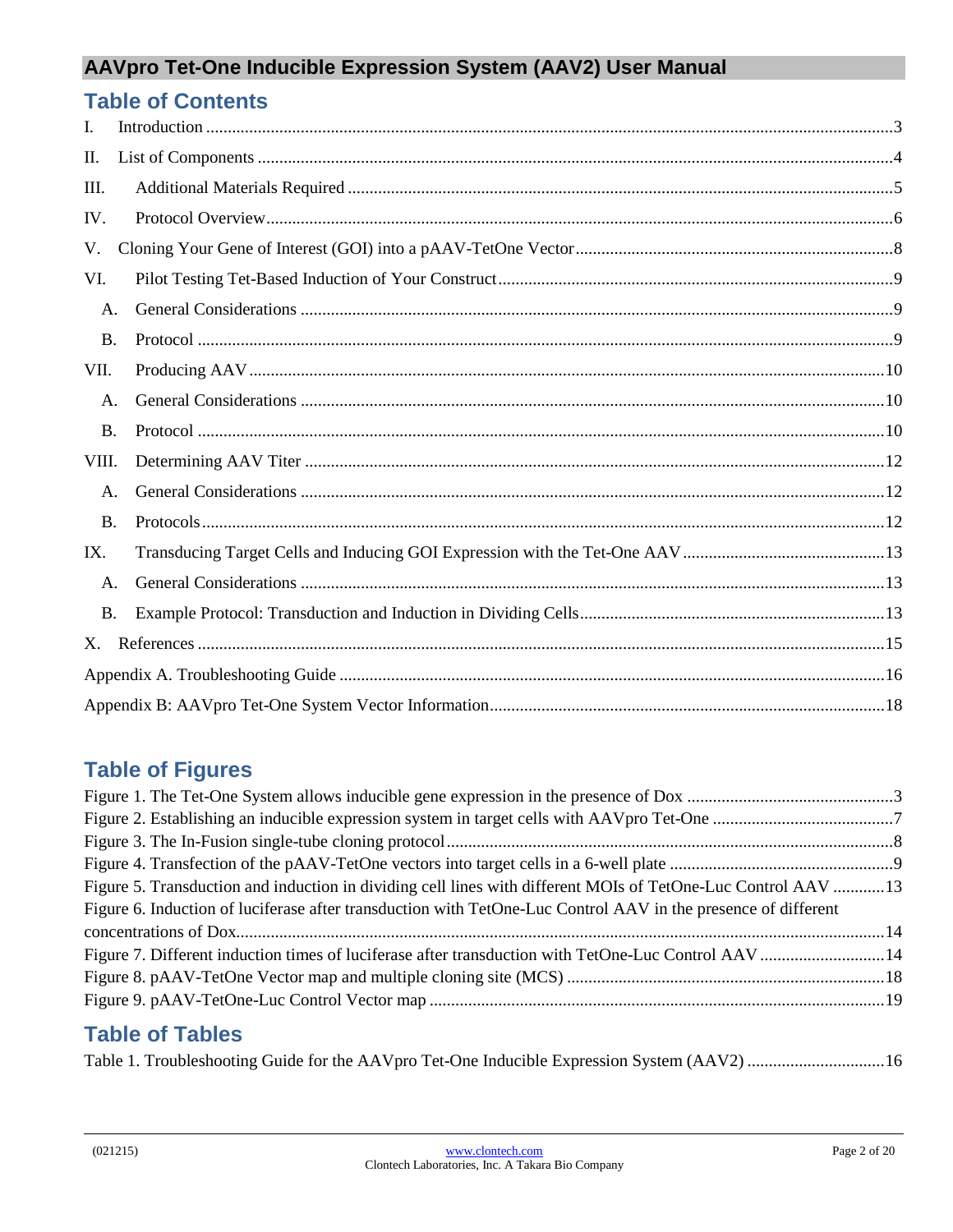## **I. Introduction**

#### **A. Summary**

The **Tet-One Systems** are inducible gene expression systems for mammalian cells that contain all the necessary components in a single plasmid, lentiviral, retroviral, or adeno-associated viral (AAV) vector. After introducing the plasmid (Tet-One Systems) to target cells, the cells will express the Tet-On® 3G transactivator protein and contain a gene of interest (GOI) under the tight control of a TRE3G promoter (*P*TRE3GS). This user manual describes the AAV-based **AAVpro Tet-One Inducible Expression System** (Cat. No. 634310). Using this system, your target cells or tissues will express high levels of your GOI, but only when cultured in the presence of doxycycline (Dox) (Figure 1).

No Dox



**Figure 1. The Tet-One System allows inducible gene expression in the presence of Dox.** The region in red represents the TRE3G promoter.

## <span id="page-2-0"></span>**B. Elements of the AAVpro Tet-One System**

#### **Tet-On 3G Transactivator Protein**

Based on the transcriptional regulators described by Gossen & Bujard (1992), Gossen *et al.* (1995), and Urlinger *et al.* (2000), Tet-On 3G is a modified form of the Tet-On Advanced transactivator protein which has been evolved to display far higher sensitivity to Dox (Zhou *et al.*, 2006).

#### *P***TRE3GS Inducible Promoter**

The inducible promoter  $P_{\text{TEEG}}$  provides for very low basal expression and high maximal expression after induction (Loew *et. al.*, 2010). It consists of 7 repeats of a 19-bp tet operator sequence located upstream of a minimal CMV promoter.  $P_{\text{TRE3GS}}$  is a version of  $P_{\text{TRE3G}}$  that was modified for higher performance in a single vector context. In the presence of Dox, Tet-On 3G binds specifically to *P*TRE3GS and activates transcription of the downstream GOI. *PTRE3GS* lacks binding sites for endogenous mammalian transcription factors, so it is virtually silent in the absence of induction.

#### **Tet-One Systems "All-in-One" Design**

Before the Tet-One Systems were developed, Clontech's Tet-On and Tet-Off® products all required two separate vectors to introduce the transactivator protein and the inducible promoter controlling your GOI, respectively, into your target cells. The Tet-One Systems provide both of these components on a single vector. The Tet-On 3G transactivator is expressed in the reverse direction from the human phosphoglycerate kinase 1 promoter, and the cloned GOI is expressed from the *P*<sub>TRE3GS</sub> promoter in the forward orientation. Compared to the two-vector Tet-On 3G Systems, all previously published all-inone vectors have shown a low signal-to-noise ratio, typically providing only 50–100-fold induced expression, even in selected clones. Clontech's Tet-One Systems are based on an all-in-one design that has shown up to 25,000-fold induction (Heinz *et. al*, 2011).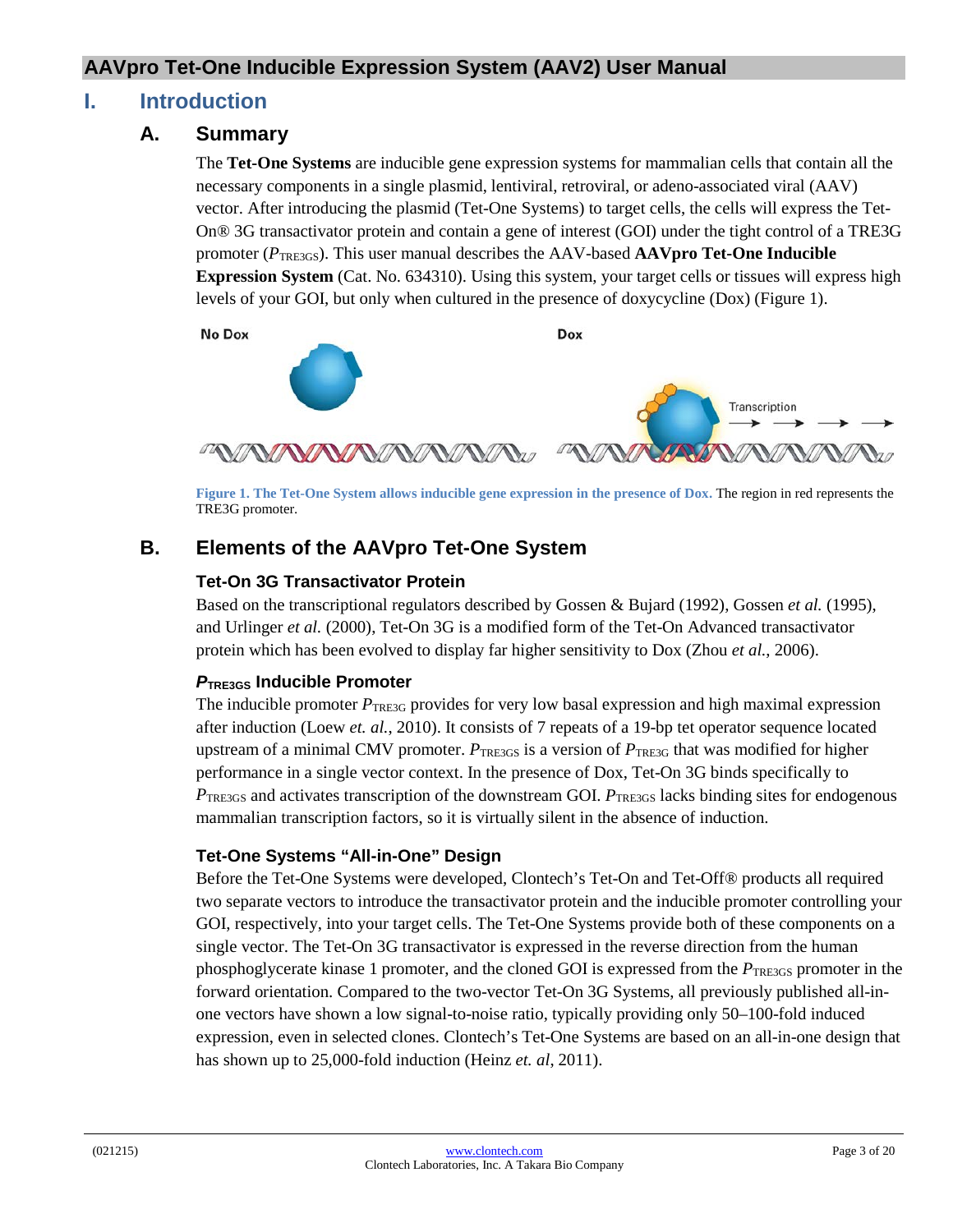#### **AAVpro Packaging System**

The AAVpro Helper Free System (AAV2) (sold separately, Cat. No. 6230) is a unique system for the preparation of high-titer AAV particles without the use of a helper virus. Use of human microRNA, miR-342, can increase titer by approximately 2-fold as compared to ordinary pRC2 vectors that express only Rep and Cap (refer to the AAVpro Helper-Free System User Manual at **[www.clontech.com/manuals\)](http://www.clontech.com/manuals)**.

#### **AAV Particle Extraction Solution**

Extraction of AAV particles from AAV-producing cells is conventionally performed by freeze-thaw or sonication methods; however, these methods are time consuming and require special equipment. This kit includes AAVpro Extraction Solution that allows simple and efficient AAV particle isolation while minimizing protein and nucleic acid contamination. The AAVpro Extraction Solution (Cat. No. 6235) can also be purchased separately.

#### **C. Doxycycline**

Doxycycline is a synthetic tetracycline derivative that is the effector molecule for all Tet-On and Tet-Off Systems. When bound by Dox, the Tet-On 3G protein undergoes a conformational change that allows it to bind to *tet* operator sequences located in the *P*<sub>TRE3GS</sub> promoter (Figure 1). The Dox concentrations required for induction are far below cytotoxic levels for either cell culture or transgenic studies, and Tet-On 3G responds to even lower concentrations than its predecessors (Zhou *et al.*, 2006). Note that Tet-On and Tet-One Systems respond well only to doxycycline, and not to tetracycline (Gossen & Bujard, 1995). The half-life of Dox in cell culture medium is 24 hr. To maintain continuous inducible GOI expression in cell culture, the medium should be replenished with Dox every 48 hr.

#### <span id="page-3-0"></span>**II. List of Components**

Store all vectors at –20°C. Store AAV Extraction Solution A and AAV Extraction Solution B at room temperature after thawing. Use within 2 years of receipt.

#### **AAVpro Tet-One Inducible Expression System (Cat. No. 634310)**

- AAVpro Tet-One Vector Set (Cat. No. 634311; not sold separately)
	- o 20 µl pAAV-TetOne Vector (500 ng/µl)
	- o 20 µl pAAV-TetOne-Luc Control Vector (500 ng/µl)
- pRC2-mi342 Vector (Cat. No. 6281; not sold separately)
	- o 20 µl pRC2-mi342 Vector (1 μg/μl)
- pHelper Vector (Cat. No. 6282; not sold separately)
	- o 20 µl pHelper Vector (1 μg/μl)
- AAVpro Extraction Solution (Cat. No. 6283; not sold separately)
	- o 3 x 1.5 ml AAV Extraction Solution A
	- o 3 x 150 µl AAV Extraction Solution B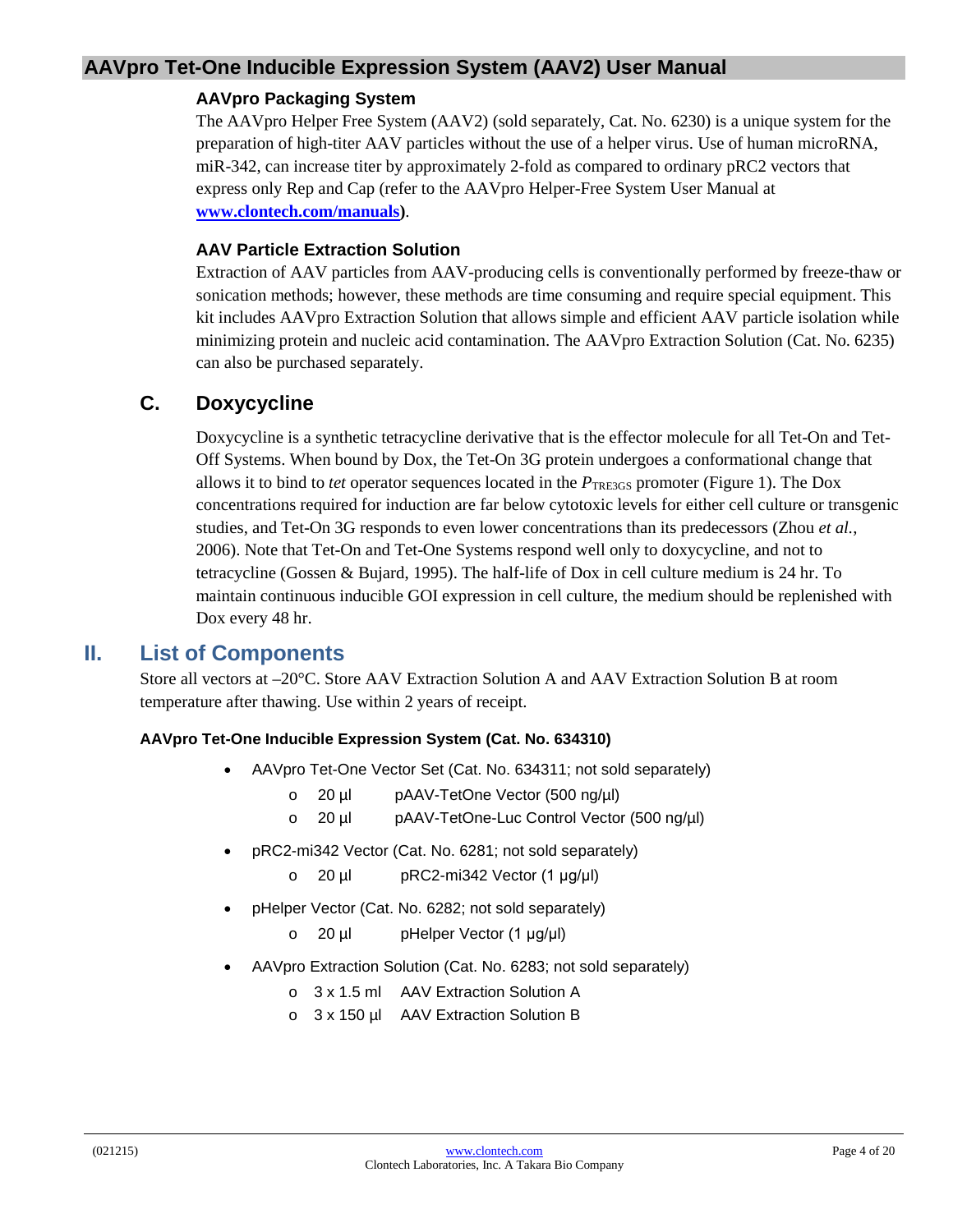## <span id="page-4-0"></span>**III. Additional Materials Required**

The following reagents are required but not supplied.

#### **A. Tetracycline-Free Fetal Bovine Serum**

Contaminating tetracyclines, often found in serum, will significantly elevate basal expression when using Tet-On 3G. The following functionally tested tetracycline-free sera are available from Clontech:

#### **Cat. No. Serum Name**

631106 Tet System Approved FBS (500 ml)

631107 Tet System Approved FBS (50 ml)

631101 Tet System Approved FBS, US-Sourced (500 ml)

631105 Tet System Approved FBS, US-Sourced (50 ml)

#### **B. Mammalian Cell Culture Supplies**

#### • **Medium for HEK 293 or HEK 293T Cells:**

Dulbecco's Modified Eagle's Medium (DMEM) with high glucose  $(4.5 \text{ g/L})$ , 4 mM L-glutamine, and sodium bicarbonate (Sigma-Aldrich, D5796); 10% Fetal Bovine Serum (FBS); 1% Antibiotic Antimycotic Solution (AAS; Sigma-Aldrich, A5955)

- Culture medium, supplies, and additives specific for your target cells
- $\bullet$  0.5 M EDTA (pH8.0)
- 6-well, 12-well, 24-well or 96-well cell culture plates, and 10-cm cell culture dishes

#### **C. In-Fusion® HD Cloning System**

The In-Fusion cloning system is a ligation-free technology that greatly simplifies cloning.

#### **Cat. No. In-Fusion Cloning Kit**

| 638909 | In-Fusion HD Cloning Plus (10 rxns)  |
|--------|--------------------------------------|
| 638910 | In-Fusion HD Cloning Plus (50 rxns)  |
| 638911 | In-Fusion HD Cloning Plus (100 rxns) |

#### **D. Stellar™ Competent Cells**

Stellar Competent Cells are recommended by Clontech for cloning of viral vectors. Propagation of vectors containing repeat sequences such as viral ITRs or LTRs using other strains of *E.coli* may result in plasmid rearrangements. Stellar Competent Cells are sold separately and are provided with all In-Fusion Cloning Systems.

| Cat. No. | <b>Competent Cells</b>                |
|----------|---------------------------------------|
| 636763   | Stellar Competent Cells (10 x 100 µl) |
| 636766   | Stellar Competent Cells (50 x 100 µl) |

## **E. Plasmid Purification (Transfection-Grade)**

| Cat. No. | <b>Product</b>                      | <b>Size</b> |
|----------|-------------------------------------|-------------|
|          | 740412.10 NucleoBond Xtra Midi Plus | 10 preps    |
|          | 740414.10 NucleoBond Xtra Maxi Plus | 10 preps    |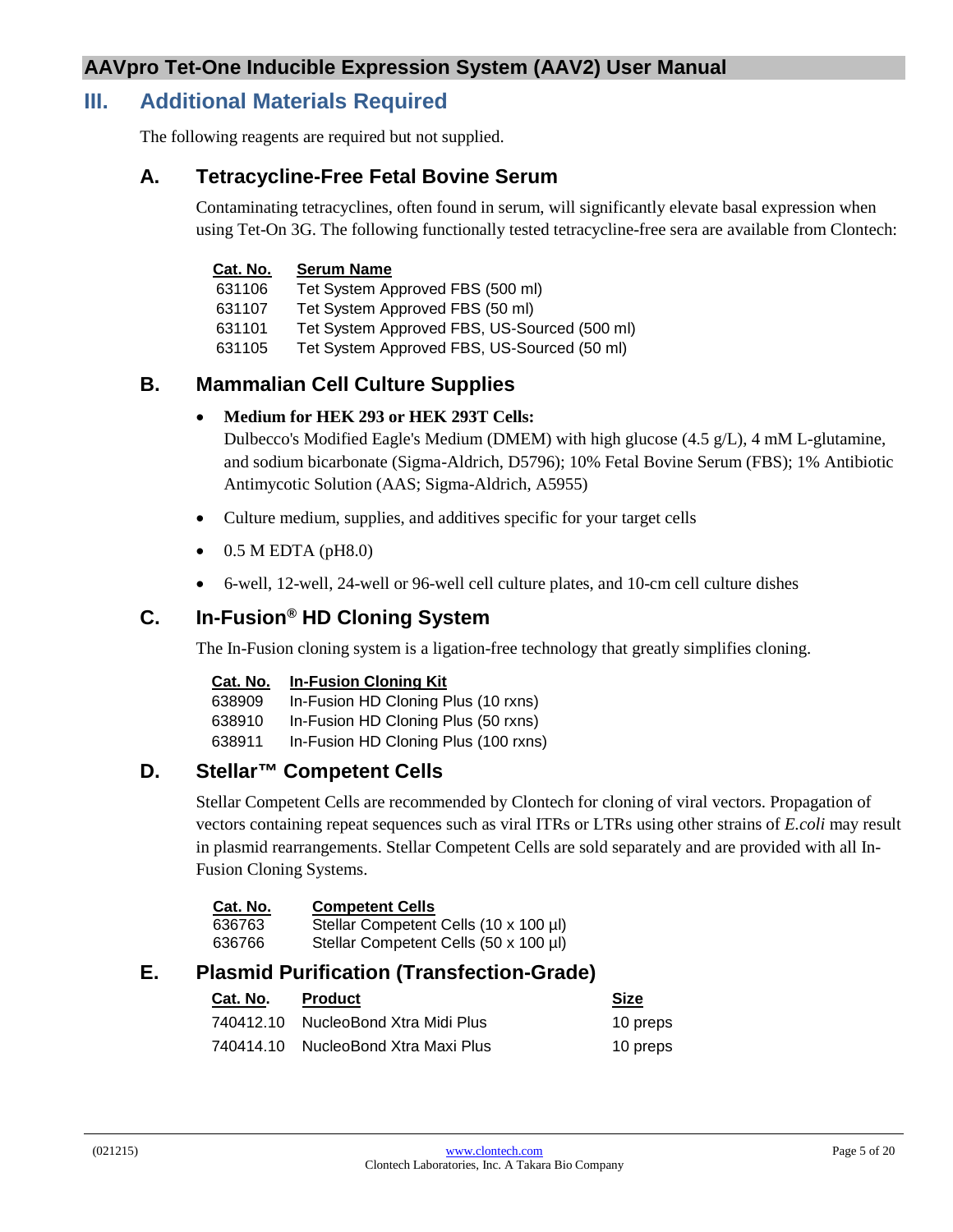## **F. Xfect™ Transfection Reagent**

We recommend using Xfect reagent for transfection. Xfect reagent provides high transfection efficiency for most commonly used cell types, including HEK 293 and HEK 293T cells.

| Cat. No. | <b>Transfection Reagent</b> |  |
|----------|-----------------------------|--|
|----------|-----------------------------|--|

631317 Xfect Transfection Reagent (100 rxns) 631318 Xfect Transfection Reagent (300 rxns)

## **G. AAV Titer Determination**

For accurate and consistent transductions, we highly recommend titrating your AAV stocks using the AAVpro Titration Kit (for Real Time PCR) Ver. 2 (Cat. No. 6233).

## **H. AAV Purification**

The AAVpro Purification Kit (AAV2) (Cat. No. 6232) can be used to further purify AAV particles for transduction into individual animals and cultured cells.

#### **I. Doxycycline**

• 5 g Doxycycline (Cat. No. 631311)

Dilute to 1 mg/ml in double distilled H<sub>2</sub>O. Filter sterilize, aliquot, and store at  $-20^{\circ}$ C in the dark. Use within one year.

## **J. TetR Monoclonal Antibody**

If you wish to confirm that Tet-On 3G is expressed in your cells, we recommend that you use the following antibody and detect the protein via Western Blot.

| Cat. No. | Antibody                                      |
|----------|-----------------------------------------------|
| 631131   | TetR Monoclonal Antibody (Clone 9G9) (40 µg)  |
| 631132   | TetR Monoclonal Antibody (Clone 9G9) (200 µg) |

#### **K. Luciferase Assay and Luminometer**

These items are required when using the pAAV-TetOne-Luc Vector as a control to test for induction (Section VI.B). Use any standard firefly luciferase assay system and luminometer.

## <span id="page-5-0"></span>**IV. Protocol Overview**

Please read each protocol completely before starting. Successful results depend on understanding and performing the following steps correctly.

## **A. General Cell Culture**

This user manual provides only general guidelines for mammalian cell culture techniques. For users requiring more information on mammalian cell culture and transfection, we recommend the following general reference:

Freshney, R.I. (2005). *Culture of Animal Cells: A Manual of Basic Technique, 5th Edition* (Wiley-Liss, Hoboken, NJ).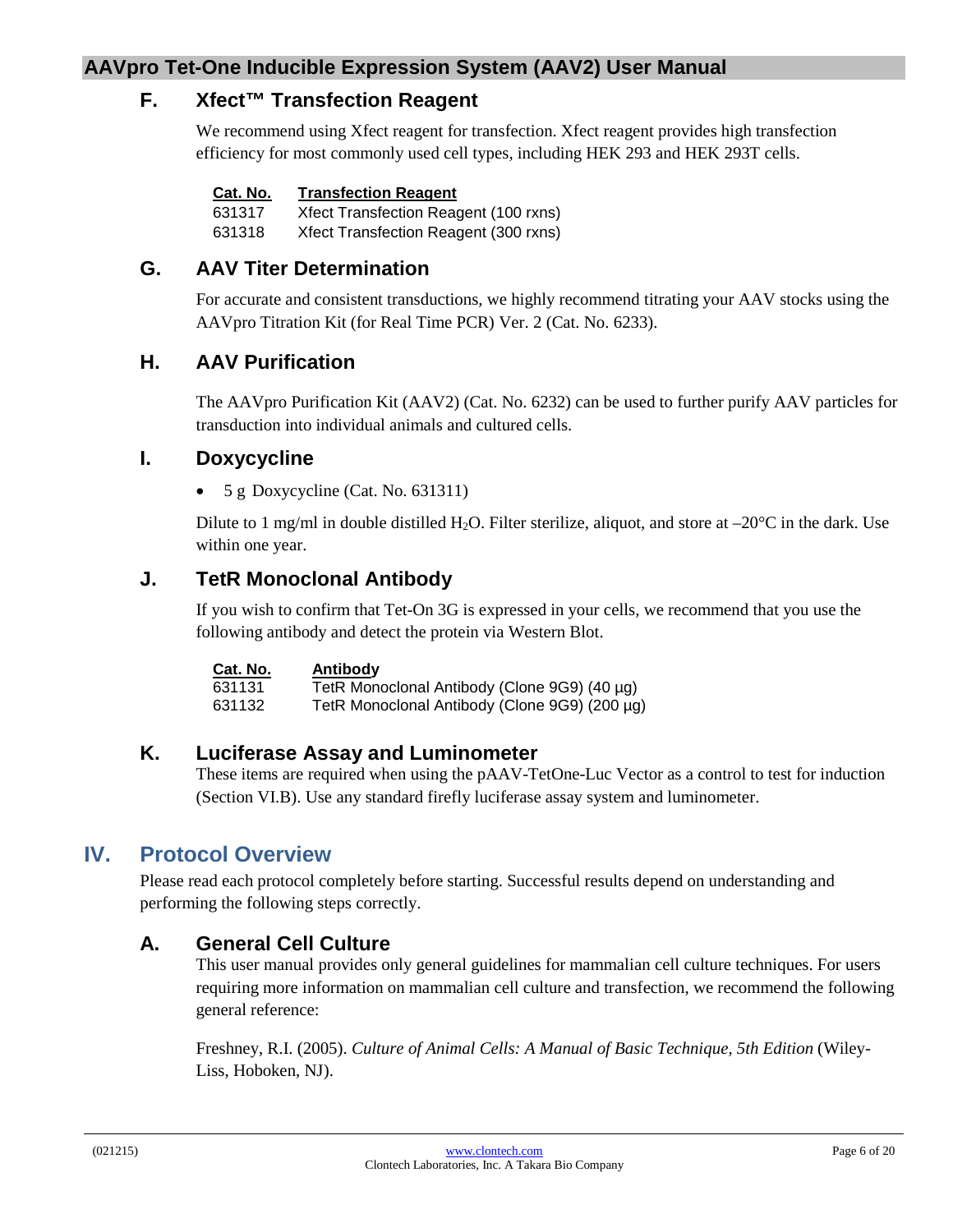#### **B. Safety Guidelines for Working with Recombinant AAV**

The protocols in this manual require the handling of AAV vectors. It is imperative to fully understand the potential hazards of and necessary precautions for laboratory use of these vectors. Viruses produced with AAV-based vectors could, depending on your gene insert, be potentially hazardous. Similar vectors have been approved for human gene therapy trials, attesting to their potential ability to express genes *in vivo*. For these reasons, due caution must be exercised in the production and handling of any recombinant viruses. Follow all applicable guidelines for research involving recombinant DNA. Take appropriate safety measures when producing or handling recombinant AAV, including working in a biological safety cabinet and wearing protective laboratory coats, face protection, and gloves.

## **C. Protocol Summary**

The following are the steps required to create a Dox-inducible expression system using AAVpro Tet-One (see Figure 2).

- 1. Clone your gene of interest into the pAAV-TetOne Vector using the In-Fusion HD Cloning System (Section V).
- 2. Pilot test Tet-based induction of your construct using transient transfection (Section VI).
- 3. Produce AAV particles using the AAVpro Helper-Free System (Section VII).
- 4. Transduce your target cells with the Tet-One AAV virus (Section IX).



<span id="page-6-0"></span>**Figure 2. Establishing an inducible expression system in target cells with AAVpro Tet-One.** The pAAV-TetOne Vector containing your gene of interest, pRC2-mi342, and pHelper are cotransfected into HEK 293 or HEK 293T cell lines to generate a high-titer AAV particles (Section VII). The AAV particles are used to transduce your target cells and Dox is added to express your gene of interest when desired (Section IX).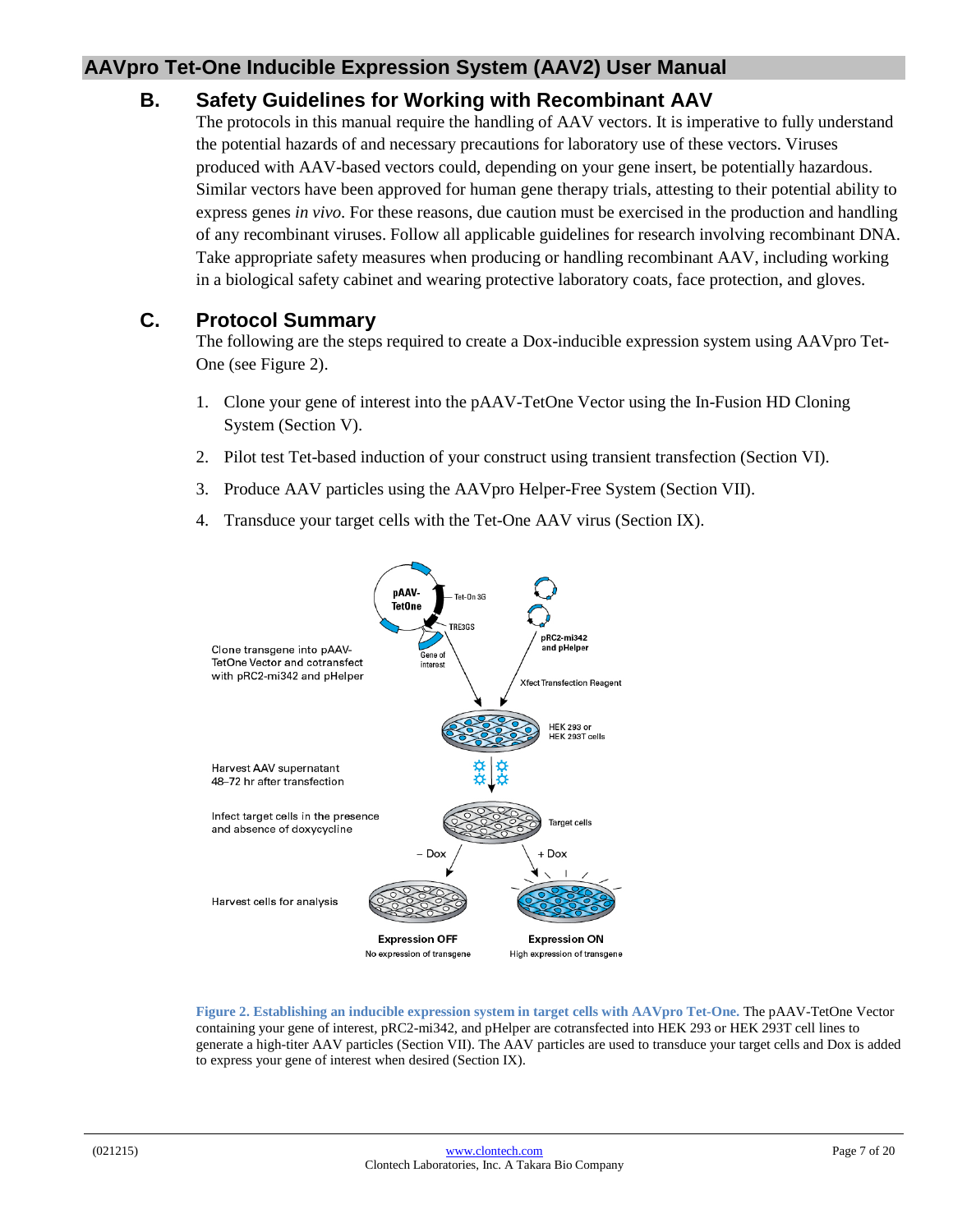## <span id="page-7-0"></span>**V. Cloning Your Gene of Interest (GOI) into a pAAV-TetOne Vector**

1. Insert your GOI into the multiple cloning site (MCS) of the pAAV-TetOne Vector.

We recommend using In-Fusion cloning for generating pAAV-TetOne vectors containing your GOI. Follow the protocol outlined in the In-Fusion HD Cloning Kit User Manual available at **[www.clontech.com/manuals.](http://www.clontech.com/manuals)**

**NOTE:** The GOI DNA fragment should contain an ATG start codon and a stop codon. pAAV-TetOne Vector allows for a transgene up to 2.5 kb to be cloned. However, virus titer and/or expression level may decrease when the transgene is larger than 2 kb.

The recommended linearization sites and forward/reverse primer design recommendations for In-Fusion cloning are shown below. The example primers below have a 20-bp region that anneals to the target GOI sequence.

| Vector      | Linearize with | <b>Forward Primer*</b>                      | <b>Reverse Primer**</b>                      |
|-------------|----------------|---------------------------------------------|----------------------------------------------|
| pAAV-TetOne | EcoRI & Notl   | CCCTCGTAAAGAATTC 111 222 333 444 555 666 77 | TCCACGCGTGCGGCCGC SSS NNN NNN NNN NNN NNN NN |

 $*111 =$  Start codon of your gene; 222 = 2nd codon of your gene; etc.

\*\*SSS = reverse complement of the stop codon of your gene; NNN = reverse complement of the end of your gene.

**NOTE:** Stellar Competent Cells (Section III.D) are recommended by Clontech for cloning of viral vectors. Propagation of vectors containing repeat sequences such as viral ITRs or LTRs using other strains of *E. coli* may result in plasmid rearrangements. Stellar Competent Cells are provided with all In-Fusion HD Cloning Systems.

2. After confirming the presence of the correct insert (pAAV-TetOne-GOI), prepare transfection-grade plasmid DNA using a plasmid purification kit, such as NucleoBond Xtra Midi/Maxi (Cat. No. 740410.10/740414.10, etc.). Adjust the plasmid DNA concentration to 1  $\mu$ g/ $\mu$ l.



<span id="page-7-1"></span>**Figure 3. The In-Fusion single-tube cloning protocol.**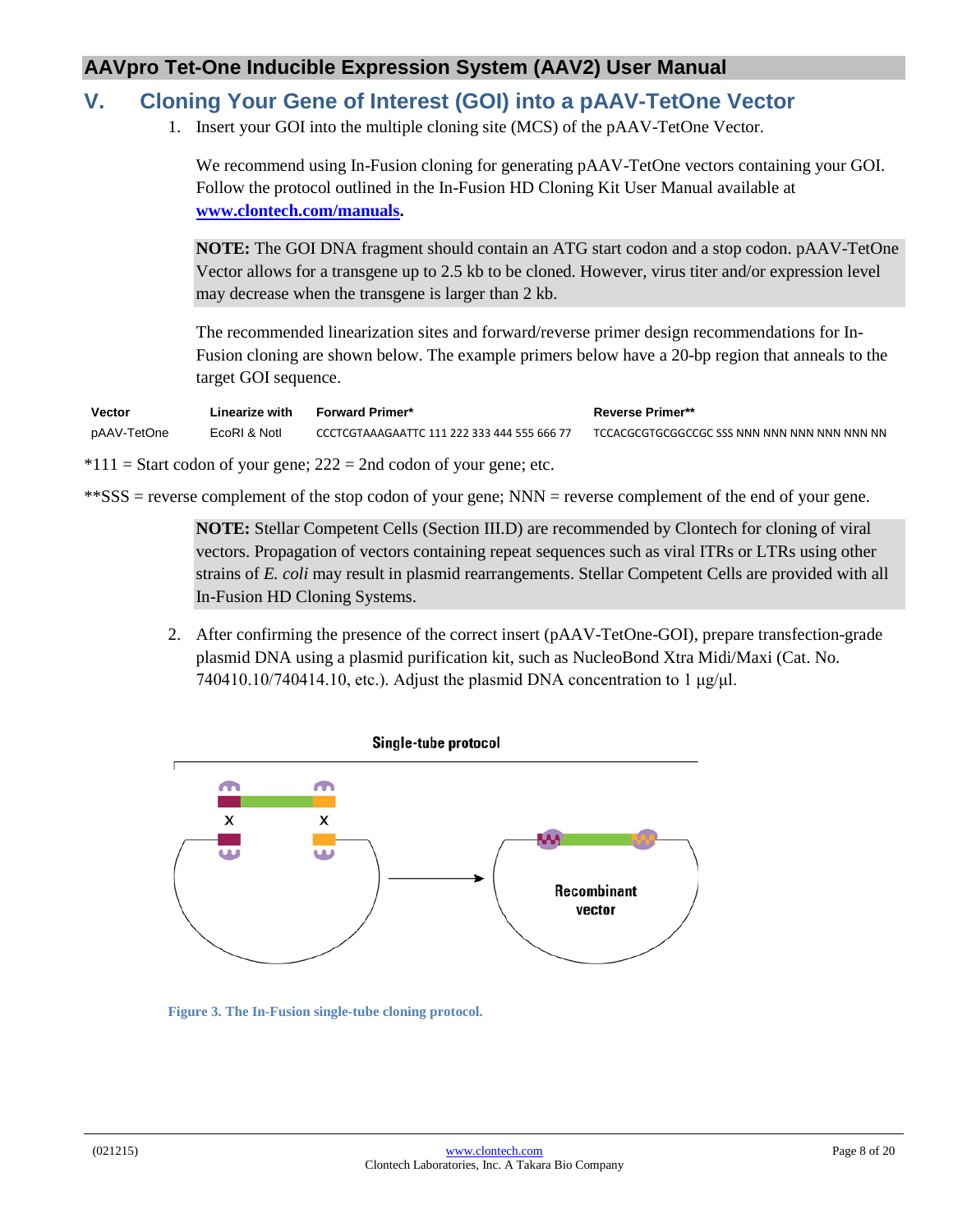## <span id="page-8-1"></span><span id="page-8-0"></span>**VI. Pilot Testing Tet-Based Induction of Your Construct**

#### **A. General Considerations**

Prior to AAV production, your pAAV-TetOne construct should be tested for functionality by plasmid transfection. Transiently transfect your vector into an easy-to-transfect cell line such as HeLa or HEK 293, or your target cell line, and test for transgene induction with Dox. You will need an appropriate gene-specific assay to test for induction, such as:

- Western blot
- Northern blot
- qRT-PCR
- Gene-specific functional assay
- A plasmid that expresses your GOI from a constitutive promoter (e.g., CMV promoter) can be used as a positive control.

#### <span id="page-8-2"></span>**B. Protocol**

- 1. Transfect the TetOne vector into your target cells (in a 6-well plate) using Xfect Transfection Reagent. Follow the **Xfect Transfection Reagent Protocol-At-A-Glance** available at **[www.clontech.com/manuals](http://www.clontech.com/manual)**.
	- Use 5 µg of pAAV-TetOne, pAAV-TetOne-GOI, and a positive control plasmid for each well; prepare duplicate wells
	- Add Dox (100 ng/ml) to one set of wells (induced samples)



**Figure 4. Transfection of the pAAV-TetOne vectors into target cells in a 6-well plate.**

<span id="page-8-3"></span>2. After 24 hr, harvest the cell pellets from each well and compare induced expression levels to uninduced expression levels using a method appropriate for your GOI.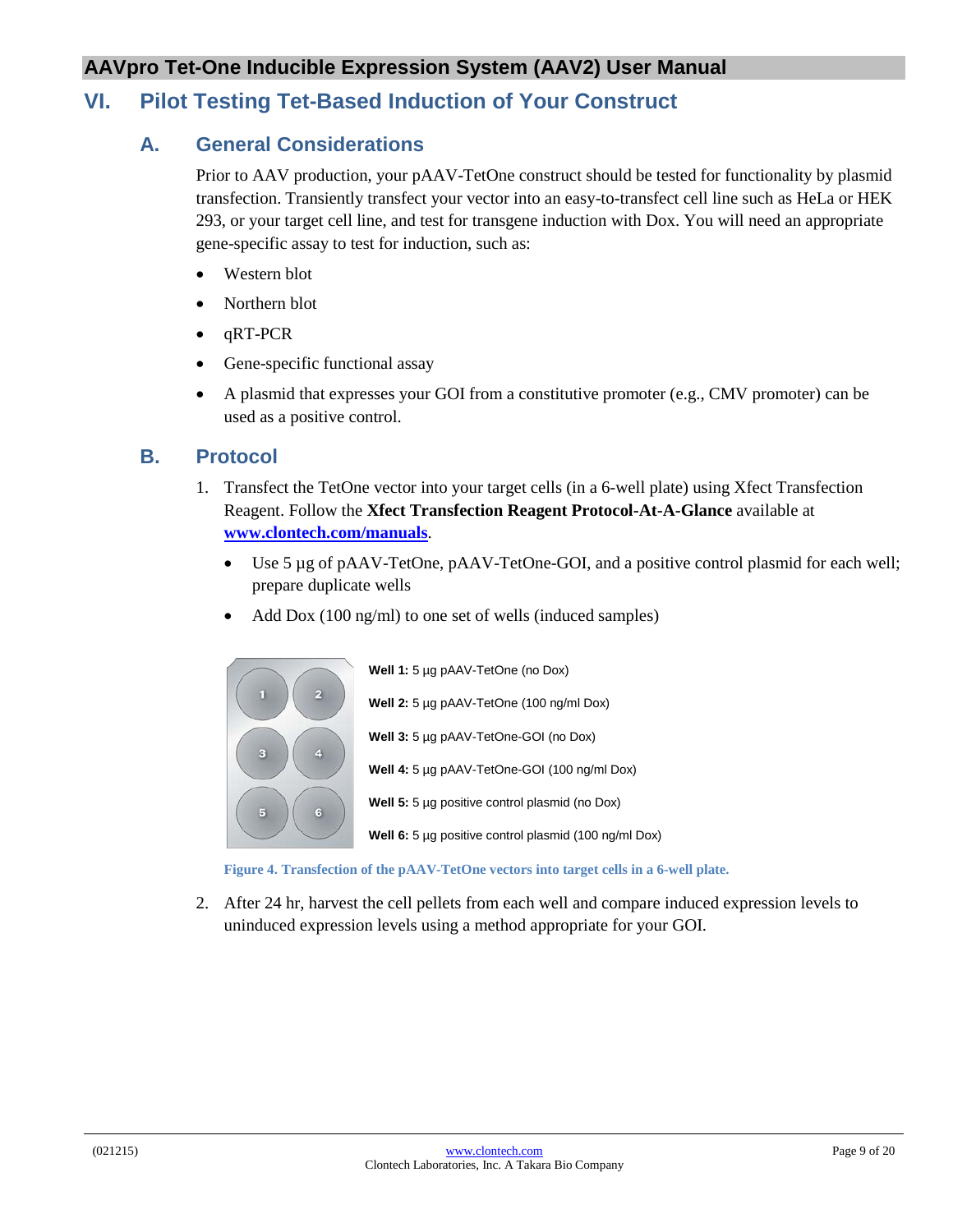## <span id="page-9-1"></span><span id="page-9-0"></span>**VII. Producing AAV**

#### **A. General Considerations**

- Several HEK 293 and HEK 293T cell lines are commercially available, but some lines are unable to generate high-titer AAV. Once a HEK 293 cell line that results in high-titer AAV is identified, use that cell type consistently. HEK293T/17 cells (ATCC, CRL-11268) are recommended for preparation of high-titer AAV.
- We recommend using Tet System Approved FBS. Subsequent Tet-One System performance will be negatively affected by serum containing tetracycline contaminants (see Section III.A).

#### <span id="page-9-2"></span>**B. Protocol**

**NOTE:** This protocol can be completed in 3–4 days.

#### **1. Transfect HEK 293 or HEK 293T Cells with the AAVpro Vectors**

- a) Seed HEK 293 or HEK 293T cells in a 100-mm plate in 10 ml of DMEM/10%FBS (use Tet System Approved FBS)/1% Antibiotic Antimycotic Solution, and incubate at 37°C, 5% CO2. Plate at a density such that the cells will be 50–80% confluent at the time of transfection.
- b) Thaw and thoroughly vortex Xfect Polymer.
- c) For each transfection sample, prepare the transfection mix in a microcentrifuge tube by adding the following reagents:
	- 561 µl Xfect Reaction Buffer
		- 13 µl pAAV-TetOne Vector containing GOI (1 µg/µl)
		- 13 µl pRC2-mi342 Vector  $(1 \mu g/\mu)$
	- 13 µl pHelper Vector (1 µg/µl)
	- 600 µl Total Volume
- d) Vortex 5 seconds to mix thoroughly.
- e) Add 11.7 μl of Xfect Polymer to the plasmid mixture, and vortex vigorously for 10 seconds to mix.
- f) Spin down for 1 sec to collect the contents at the bottom of the tube and incubate for 10 min at room temperature to allow nanoparticle complexes to form.
- g) Add the entire DNA-Xfect solution dropwise to the cell culture medium. Rock the plate gently back and forth to mix.

**NOTE:** It is not necessary to remove serum from your cell culture medium. It is normal for the medium to change color slightly upon addition of the DNA-Xfect solution.

- h) Incubate the plate at  $37^{\circ}$ C, 5% CO<sub>2</sub>.
- i) After at least 6 hr, replace the transfection medium with 10 ml fresh DMEM/2% FBS (use Tet System Approved FBS)/1% Antibiotic Antimycotic Solution and incubate at 37°C 5%  $CO<sub>2</sub>$  for 2–3 days.

#### **2. Isolate AAV Particles**

- a) Add 125 μl of 0.5 M EDTA (pH 8.0) to the 10-ml culture (1/80 volume). Rock the plate back and forth to thoroughly mix and allow to stand at room temperature for 10 min.
- b) Collect the medium containing the detached cells in a sterile 15-ml centrifuge tube.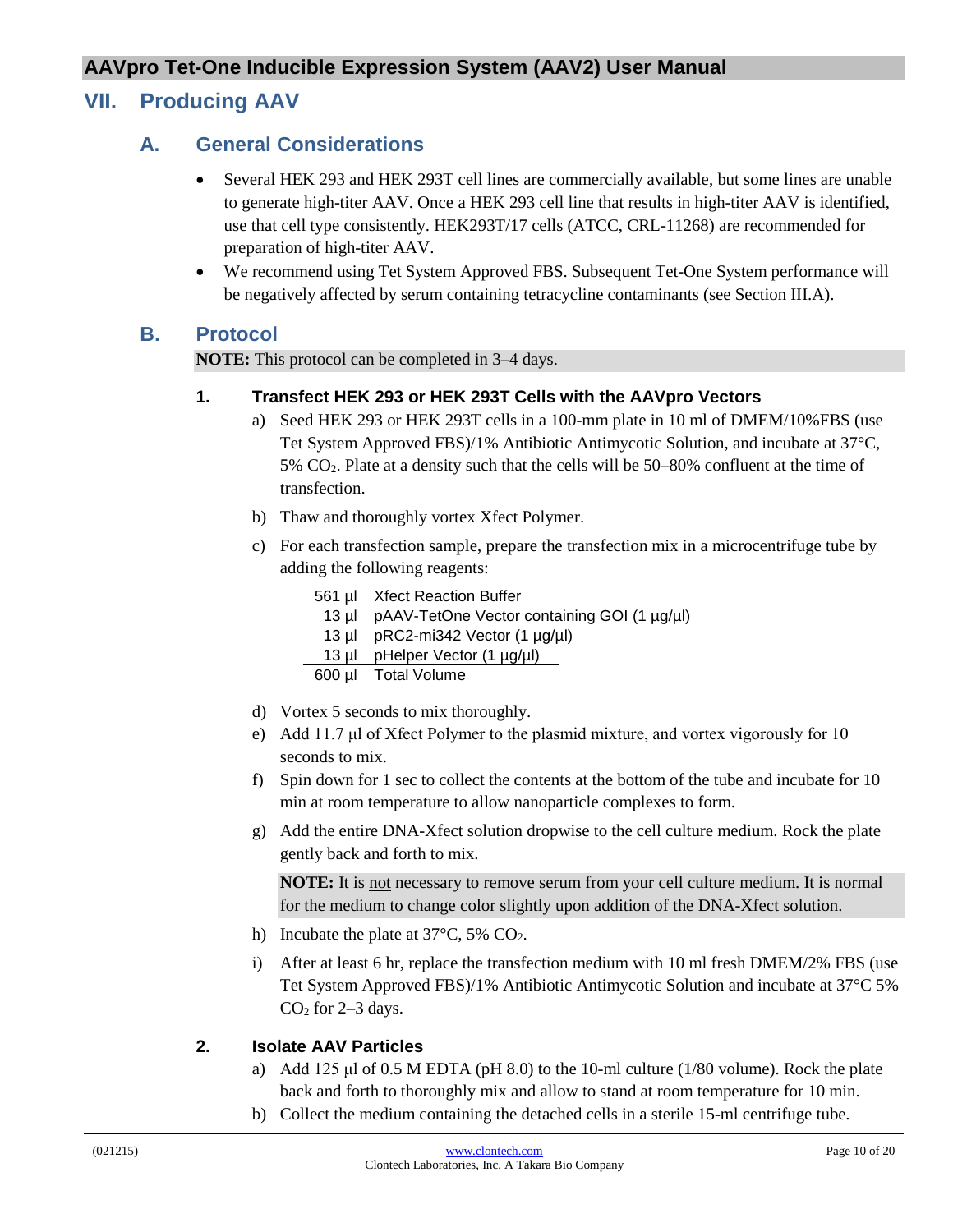- c) Centrifuge at 1,750 x *g* for 10 min at 4°C and completely remove the supernatant. **NOTE:** Confirm that the supernatant has been completely removed before proceeding; particle isolation may be affected by residual supernatant.
- d) Loosen the cell pellet by tapping or vortexing the tube.
- e) Add 0.5 ml of AAV Extraction Solution A and vortex for 15 sec to suspend the cells.
- f) Allow to stand at room temperature for 5 min.
- g) Vortex for 15 sec and centrifuge at 2,000–14,000 x *g* for 10 min at 4°C to remove cell debris.
- h) Collect the supernatant in a new sterile microcentrifuge tube, add 50 μl of AAV Extraction Solution B, and mix.

**NOTE:** The mixture can be used for viral titer determination using the AAVpro Titration Kit (for Real Time PCR) Ver. 2 (Cat. No. 6233) or for transduction of target cells. Otherwise, the mixture can be stored at –80°C until use. When necessary, thaw quickly in a 37°C water bath before use.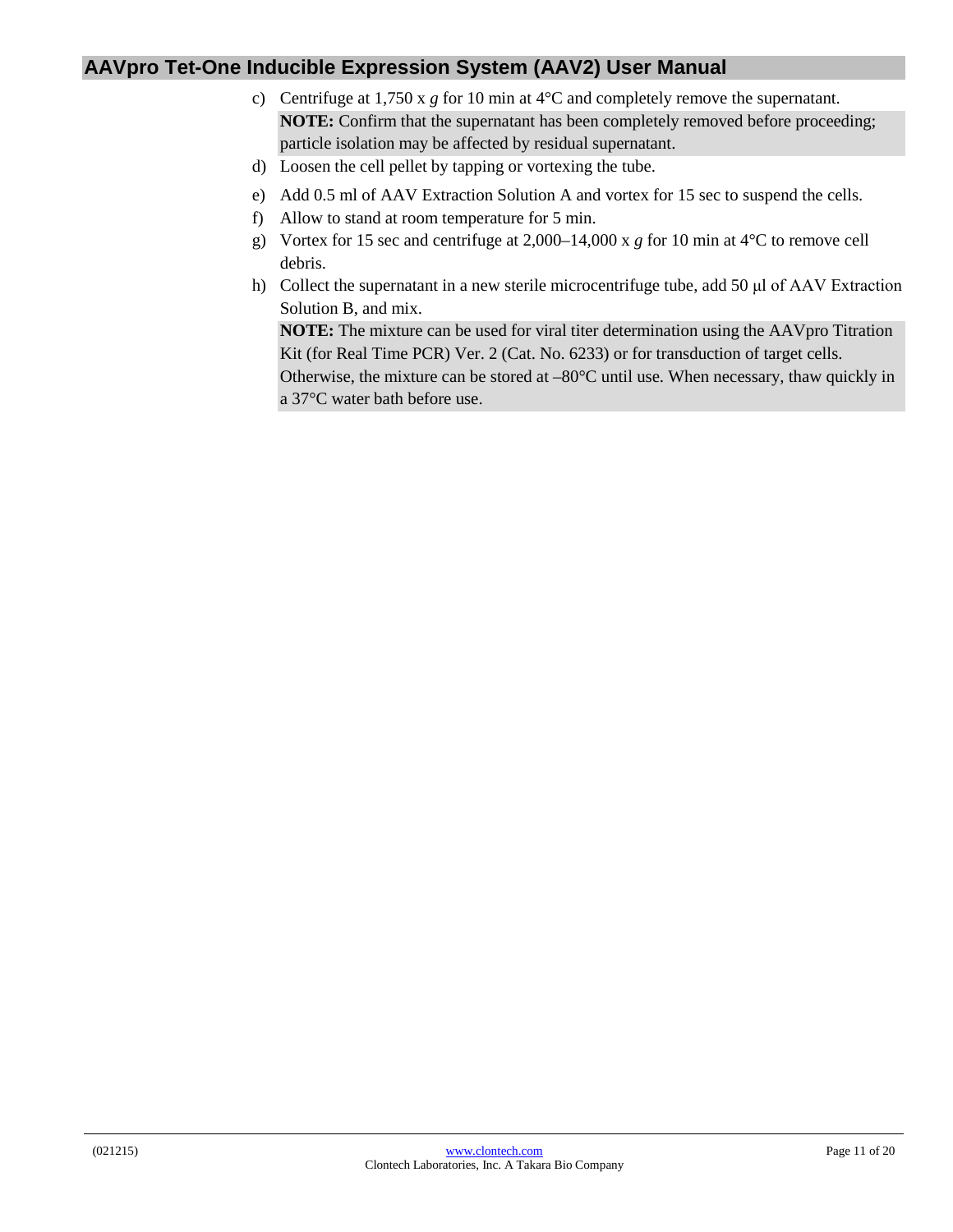## <span id="page-11-1"></span><span id="page-11-0"></span>**VIII. Determining AAV Titer**

#### **A. General Considerations**

Determining the viral titer is necessary to obtain the following information:

- Confirmation that virus was produced.
- The proper transduction conditions for your particular cell type based on the multiplicity of infection (MOI) for the desired transduction efficiency (MOI = No. of infectious virus particles per target cell). An excessively high MOI can be toxic to cells while an extremely low MOI may not enable you to accurately evaluate the phenotype of infected cells.
- The maximum number of target cells that can be transduced by a given virus volume.

#### <span id="page-11-2"></span>**B. Protocols**

Virus titer can be measured by real-time PCR (vector genome assay) or by infection assay (biological titer measurement). Real-time PCR analysis of vector genomes provides rapid quantification, whereas determining titer by infection of cells is generally more accurate. There are other titration methods for AAV2 vectors that involve assay of viral capsid proteins, but these methods may detect nonfunctional (empty) particles.

#### **1. Vector Genome Assay**

The AAVpro Titration Kit (for Real Time PCR) (Cat. No. 6233) can be used to measure virus titer by real-time PCR analysis using the viral ITR domain as a target.

#### **2. Biological Titer Measurement Method**

Determine titer by measuring the expression of the gene of interest. A protocol for quantification of an AAV2 vector expressing the fluorescent protein ZsGreen1 (pAAV-ZsGreen1 Vector, Cat. No 6231) is provided below.

- a) Prepare HT1080 cells at a concentration of  $4 \times 10^4$  cells/ml in DMEM/10% FBS/1% Antibiotic Antimycotic Solution.
- b) Inoculate several wells of a 24-well plate with 0.5 ml of the cell suspension  $(2 \times 10^4 \text{ cells})$ and culture overnight.
- c) Prepare serial dilutions of the prepared AAV2 particle solution DMEM/10% FBS/1% Antibiotic Antimycotic Solution. The dilution ratio depends on the virus titer, but serial dilutions in the 1,000–100,000-fold range are recommended.
- d) Three days after infection, detach the cells using Trypsin/EDTA, and analyze ZsGreen1 expression by flow cytometry.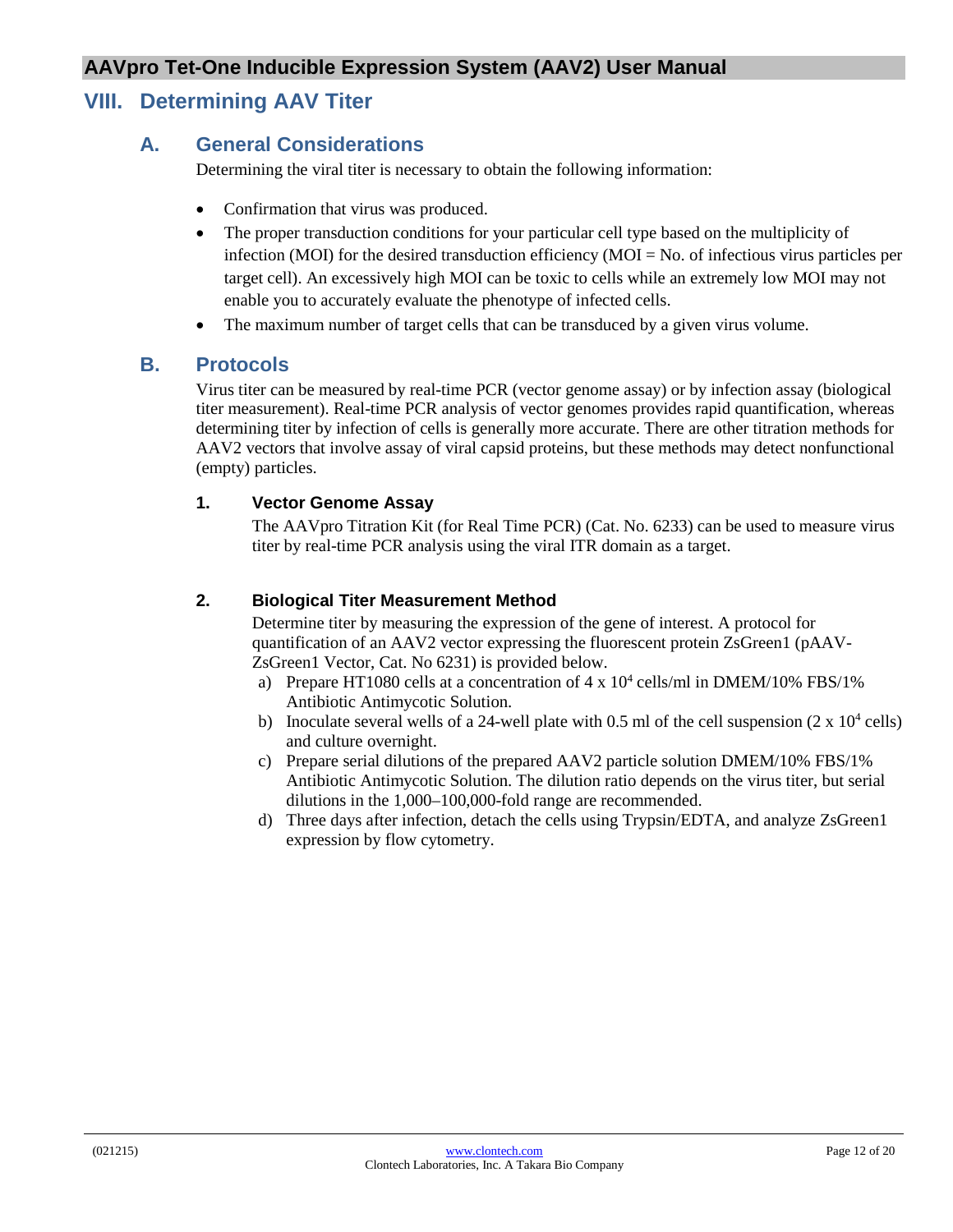## <span id="page-12-1"></span><span id="page-12-0"></span>**IX. Transducing Target Cells and Inducing GOI Expression with the Tet-One AAV**

#### **A. General Considerations**

Successful transduction and induction of your GOI depends on the type of target cells or tissues used. Therefore, optimization of experimental conditions will be required.

## <span id="page-12-2"></span>**B. Example Protocol: Transduction and Induction in Dividing Cells**

**NOTE:** This protocol can be completed in 2–4 days.

- 1. Prepare enough plates/wells for target cells in complete growth medium 12–18 hr before transduction. The seeding density will depend on the growth characteristics of your cell line.
- 2. Thaw your AAV stock, or use virus freshly prepared from packaging cells (Section VII).
- 3. Transduce your target cells using several MOIs in duplicate. We recommend testing  $1 \times 10^4$ -1 x 106 MOI (genomic titer) at first (Figure 5). Rock the plate gently back and forth to spread the virus evenly.

**NOTE:** Make sure that the total volume of viral extract used is no more than 1/10 of the culture medium volume. Contaminants in the AAV extract may be toxic to the cells. Alternatively, the particles can be purified using the AAVpro Purification Kit (AAV2) (Cat. No. 6232).

4. Add an appropriate amount of Dox to half of the transduced cells to induce expression of your GOI at the desired time.

**NOTE:** For most experiments, 100 ng/ml of Dox will induce high levels of expression (Figure 6). You can also determine the appropriate amount required for your experiment. In general, very high MOIs will yield higher maximal expression in the presence of Dox, but also will lead to higher background expression in the absence of Dox.

5. Continue to incubate and analyze the cells at appropriate time points (i.e., 24–72 hr, to allow the expressed protein to accumulate) (Figure 7).

<span id="page-12-3"></span>**NOTE:** It is not necessary to remove the virus from the medium, but it may be necessary to add additional Dox after 48 hr.



**Figure 5. Transduction and induction in dividing cell lines with different MOIs of TetOne-Luc Control AAV.** 1 x 105 cells were seeded in 12-well plates 12 hr before transduction. Cells were transduced with different MOIs (genomic titer), and 100 ng/ml Dox was added. After 48 hr, cells were harvested and analyzed with a standard firefly luciferase assay using a luminometer.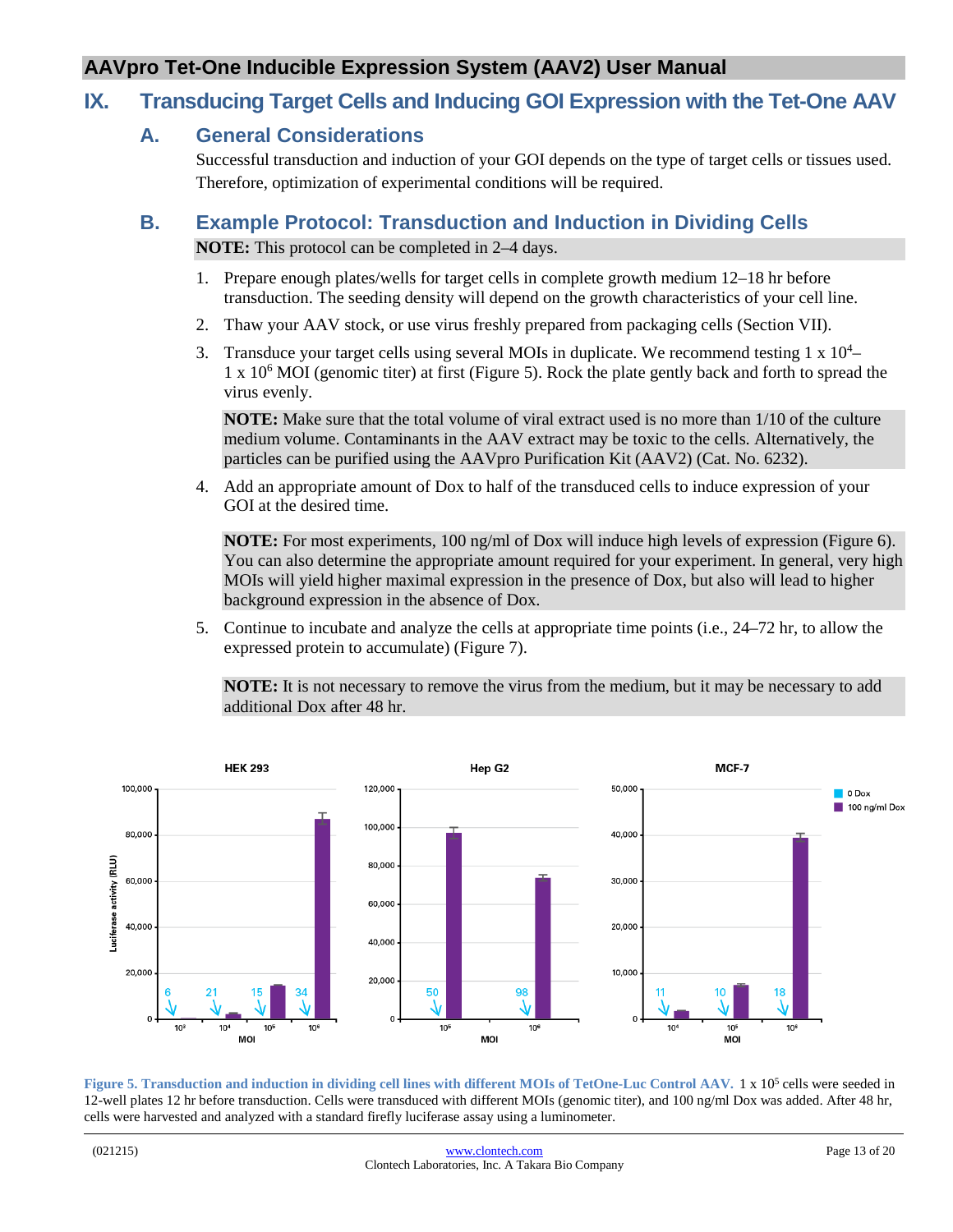

<span id="page-13-0"></span>**Figure 6. Induction of luciferase after transduction with TetOne-Luc Control AAV in the presence of different concentrations of Dox.** 1 x 10<sup>5</sup> HEK 293 cells were seeded in 12-well plates 12 hr before transduction. Cells were transduced with 1 x 10<sup>5</sup> MOI (genomic titer), and Dox was added at different concentrations. After 48 hr, cells were harvested and analyzed with a standard firefly luciferase assay using a luminometer.



<span id="page-13-1"></span>**Figure 7. Different induction times of luciferase after transduction with TetOne-Luc Control AAV.** 1 x 105 HEK 293 cells were seeded in 12-well plates 12 hr before transduction. Cells were transduced with 1 x  $10<sup>5</sup>$  MOI (genomic titer), and 100 ng/ml Dox was added. After 24, 48, and 72 hr, cells were harvested and analyzed with a standard firefly luciferase assay using a luminometer.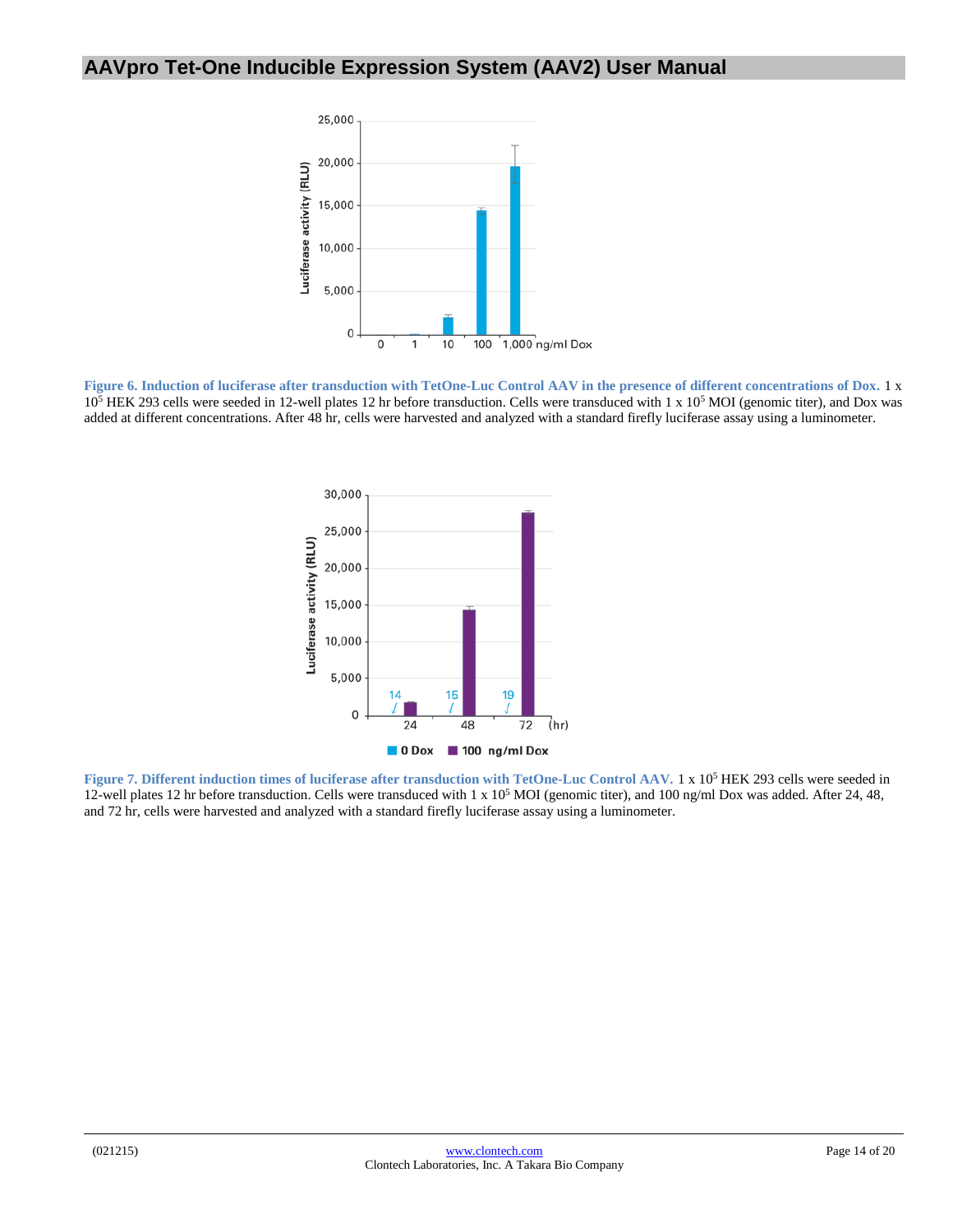#### <span id="page-14-0"></span>**X. References**

Clontech's Tet Systems were developed in cooperation with Dr. Bujard and his colleagues at the Center for Molecular Biology in Heidelberg (ZMBH) and in Dr. Wolfgang Hillen's laboratory at the University of Erlangen, Germany. Additional background information on Tet-regulated gene expression systems and an extensive bibliography are available at the website maintained by TET Systems: [http://www.tetsystems.com](http://www.tetsystems.com/) (Please note that Clontech is not responsible for the information contained on this website.)

Freshney, R.I. (2005). *Culture of Animal Cells: A Manual of Basic Technique, 5th Edition* (Wiley-Liss, Hoboken, NJ).

Gossen, M. & Bujard, H. (1992) Tight control of gene expression in mammalian cells by tetracycline responsive promoters. *Proc. Natl. Acad. Sci. USA* **89**(12):5547–5551.

Gossen, M., Freundlieb, S., Bender, G., Muller, G., Hillen, W. & Bujard, H. (1995) Transcriptional activation by tetracycline in mammalian cells. *Science* **268**(5218):1766–1769.

Heinz, N., Schambach, A., Galla, M., Maetzig, T., Baum, C., Loew R., & Schiedlmeier, B. (2011) Retroviral and transposon-based Tet-regulated all-in-one vectors with reduced background expression and improved dynamic range. *Human Gene Ther.* **22**(2):166–176.

Loew, R., Heinz, N., Hampf, M., Bujard, H. & Gossen, M.(2010) Improved Tet-responsive promoters with minimized background expression. *BMC Biotechnol.* **10**:81 (24 November 2010).

Sambrook, J., Fritsch, E. F. & Maniatis, T., eds. (2001). *Molecular Cloning: A Laboratory Manual,* Cold Spring Harbor Laboratory Press (Cold Spring Harbor, NY).

Urlinger, S., Baron, U., Thellmann, M., Hasan, M.T., Bujard, H. & Hillen, W. (2000) Exploring the sequence space for tetracycline-dependent transcriptional activators: Novel mutations yield expanded range and sensitivity. *Proc. Natl. Acad. Sci. USA* **97**(14):7963–7968.

Zhou, X., Vink, M., Klave, B., Berkhout, B. & Das, A. T. (2006) Optimization of the Tet-On system for regulated gene expression through viral evolution. *Gene Ther.* **13**(19):1382–1390.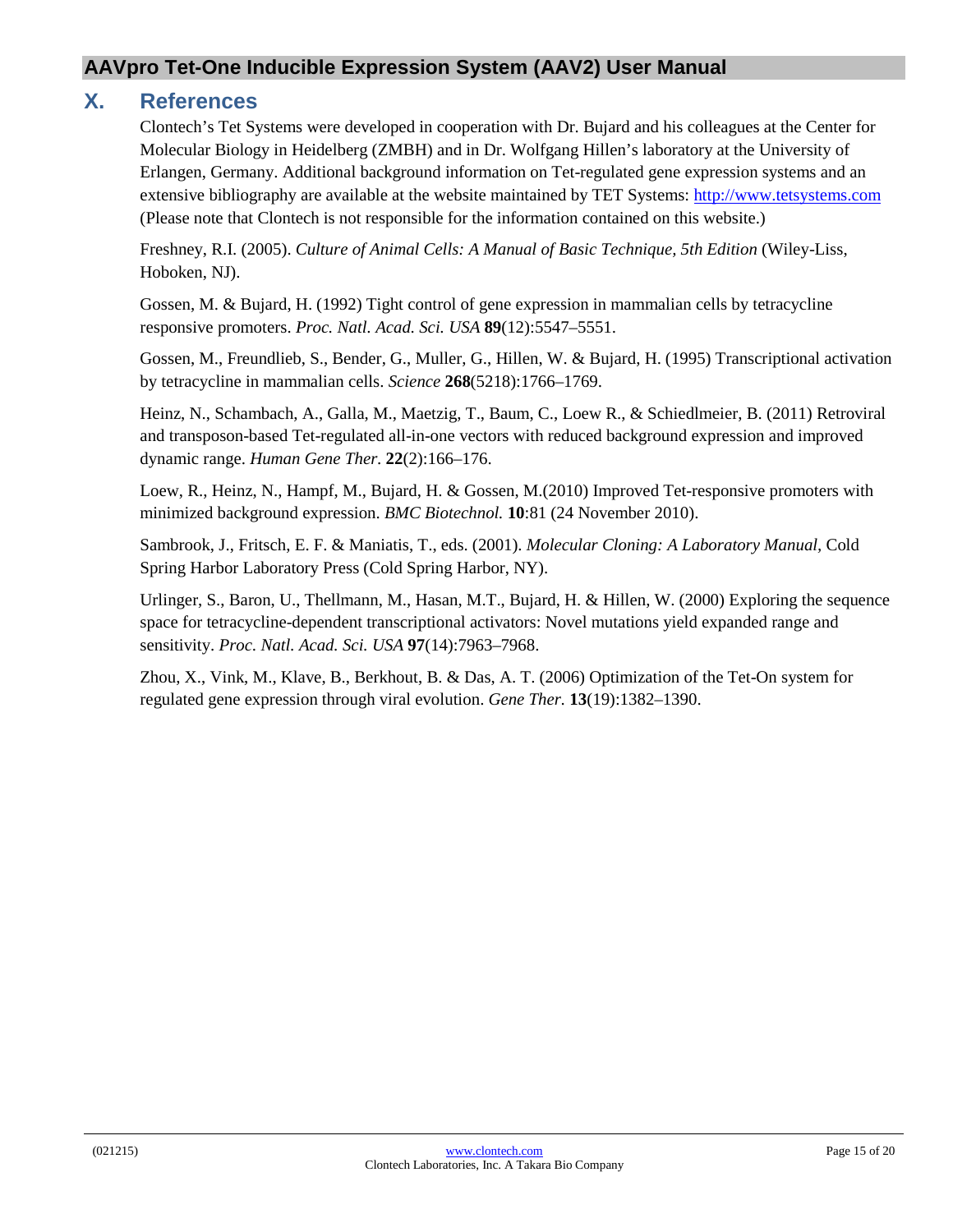# <span id="page-15-0"></span>**Appendix A. Troubleshooting Guide**

<span id="page-15-1"></span>**Table 1. Troubleshooting Guide for the AAVpro Tet-One Inducible Expression System (AAV2)**

| Problem                               | <b>Possible Explanation</b>                                                                                                                      | <b>Solution</b>                                                                                                                                                                                             |
|---------------------------------------|--------------------------------------------------------------------------------------------------------------------------------------------------|-------------------------------------------------------------------------------------------------------------------------------------------------------------------------------------------------------------|
| <b>A. Vector Cloning</b>              |                                                                                                                                                  |                                                                                                                                                                                                             |
| Plasmid is difficult to grow or clone | Some viral vectors may undergo<br>rearrangement between the 5' and 3'<br>ITRs/LTRs when propagated in less-<br>than-optimal E. coli host strains | Use Stellar Competent Cells (Cat.<br>No. 636763) to produce high DNA<br>yields and to minimize the potential<br>for DNA rearrangements.                                                                     |
| <b>B. Virus Production</b>            |                                                                                                                                                  |                                                                                                                                                                                                             |
|                                       | Cells plated too densely or not<br>densely enough                                                                                                | Adjust seeding density such that<br>cells are 50–80% confluent at the<br>time of transfection.                                                                                                              |
| Poor transfection efficiency          | Cell characteristics have changed                                                                                                                | Use cells at a low passage.                                                                                                                                                                                 |
|                                       | Purity of plasmid is not a transfection-<br>grade                                                                                                | Prepare plasmid DNA using a<br>plasmid purification kit, such as<br>NucleoBond Xtra Midi/Maxi (Cat.<br>No. 740410.10/740414.10, etc.).                                                                      |
|                                       | Poor transfection efficiency                                                                                                                     | See above.                                                                                                                                                                                                  |
| Low titer                             | Virus was harvested too early or too<br>late                                                                                                     | Harvest virus 2-3 days after<br>transfection.                                                                                                                                                               |
|                                       | Transfection is toxic to cells                                                                                                                   | Use the optimized conditions<br>provided in Section VII.                                                                                                                                                    |
|                                       | Cloned transgene is too large                                                                                                                    | Reduce the size of the transgene to<br>be cloned as much as possible.<br>pAAV-TetOne allows for a<br>transgene up to 2.5 kb, but the virus<br>titer may decrease when the<br>transgene is larger than 2 kb. |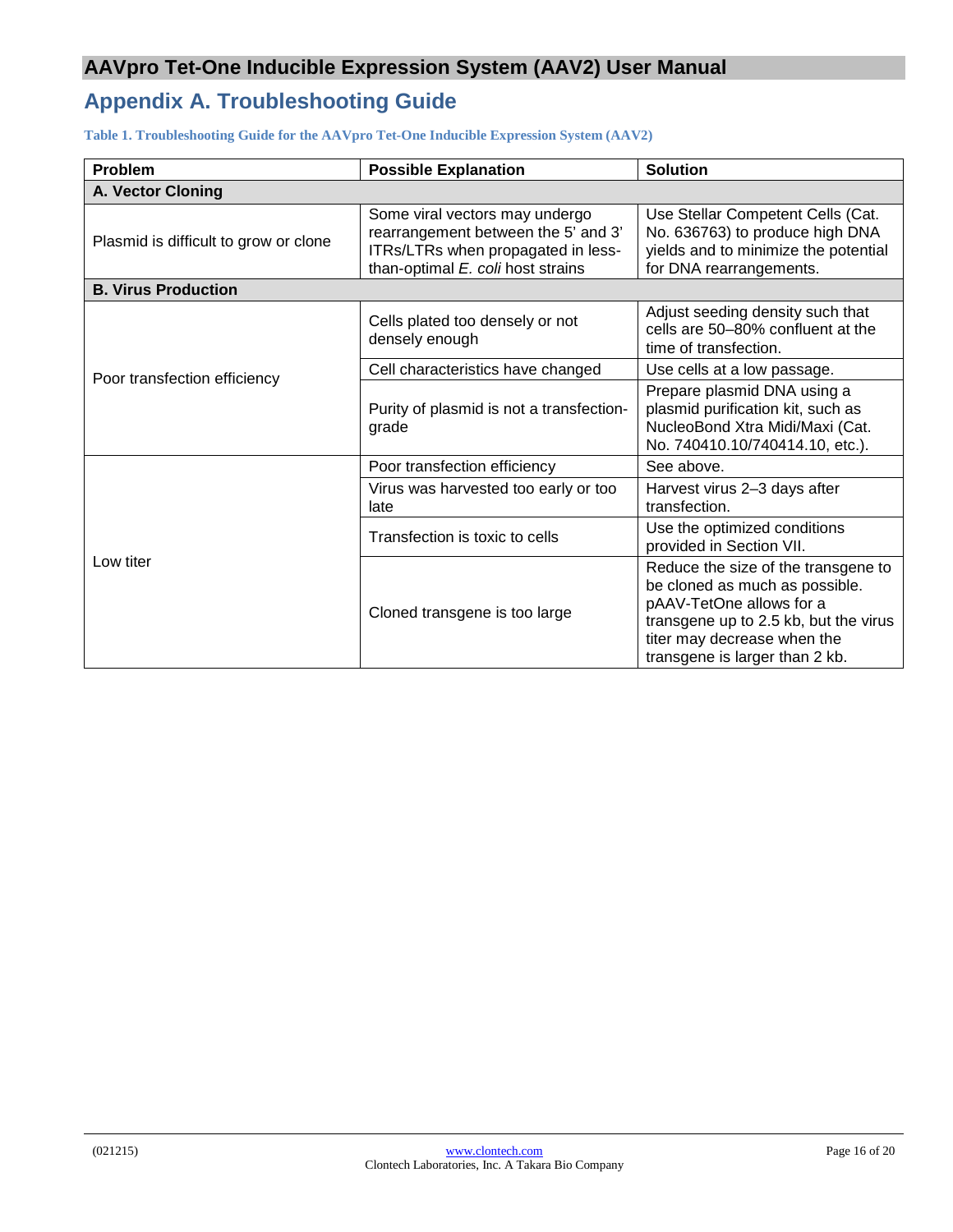| Problem                                                                 | <b>Possible Explanation</b>                                                     | <b>Solution</b>                                                                                                                                                                     |
|-------------------------------------------------------------------------|---------------------------------------------------------------------------------|-------------------------------------------------------------------------------------------------------------------------------------------------------------------------------------|
| <b>C. Transduction of Target Cells</b>                                  |                                                                                 |                                                                                                                                                                                     |
|                                                                         | Target cells are not susceptible to<br>infection by AAV2                        | Test infectivity of target cells using<br>the virus prepared with pAAV-<br>ZsGreen1 Vector (Cat. No. 6231).                                                                         |
| Poor transduction efficiency                                            | Too little virus                                                                | Determine an exact virus titer using<br>the AAVpro Titration Kit (for Real<br>Time PCR) Ver. 2 (Cat. No. 6233)<br>and use a higher MOI.                                             |
|                                                                         | Virus extract contains transduction<br>inhibitors                               | Purify your virus prior to<br>transduction using the AAVpro<br>Purification Kit (AAV2) (Cat. No.<br>6232).                                                                          |
|                                                                         | Cells plated too densely or not<br>densely enough                               | Optimize density of cells when<br>transducing.                                                                                                                                      |
|                                                                         | Culture conditions are not appropriate                                          | Optimize the culture conditions for<br>the target cells.                                                                                                                            |
|                                                                         | Virus extract contains toxic<br>substances                                      | Purify your virus using the AAVpro<br>Purification Kit (AAV2) (Cat. No.<br>6232).                                                                                                   |
| Poor target cell viability                                              | MOI is too high                                                                 | Infect at a lower MOI.                                                                                                                                                              |
|                                                                         | <b>Excess viral extract</b>                                                     | Use no more than 1/10 of the<br>culture medium. Alternatively, the<br>particles can be purified and<br>concentrated using the AAVpro<br>Purification Kit (AAV2) (Cat. No.<br>6232). |
| <b>D. Inducing Expression</b>                                           |                                                                                 |                                                                                                                                                                                     |
| Low fold induction (ratio of maximal<br>to basal expression of the GOI) | Poor transduction efficiency                                                    | See section C.                                                                                                                                                                      |
|                                                                         | Poor target cell viability                                                      | See section C.                                                                                                                                                                      |
|                                                                         | Cells were analyzed too soon or too<br>late                                     | Analyze cells 24-72 hr after<br>addition of doxycycline.                                                                                                                            |
|                                                                         | The FBS used in the cell culture<br>medium contains tetracycline<br>derivatives | Use Clontech's Tet System<br>Approved FBS (Section III.A), which<br>was functionally tested with<br>Clontech's double-stable CHO-AA8-<br>Luc Tet-Off Control Cell Line.             |
| Decrease in fold induction over time                                    | AAV genome copy number<br>decreases                                             | Optimize the time frame for<br>analyzing GOI expression in target<br>cells.                                                                                                         |
|                                                                         | Doxycycline was degraded                                                        | Add additional doxycycline after 48<br>hr.                                                                                                                                          |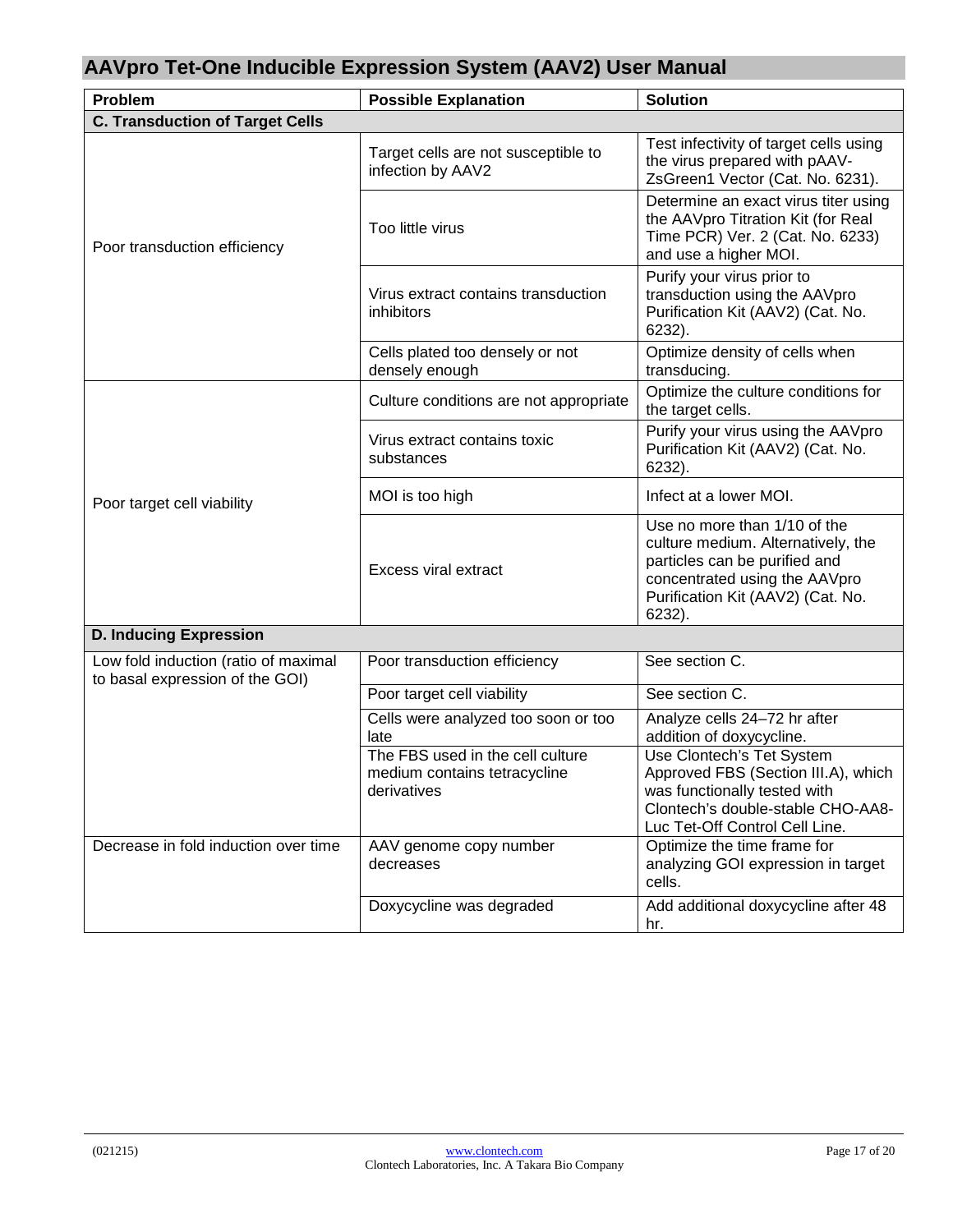## <span id="page-17-0"></span>**Appendix B: AAVpro Tet-One System Vector Information**

For complete descriptions of the vectors provided with each system, refer to the Certificate of Analysis, which is available at [www.clontech.com](http://www.clontech.com/)**.** 



<span id="page-17-1"></span>**Figure 8. pAAV-TetOne Vector map and multiple cloning site (MCS)**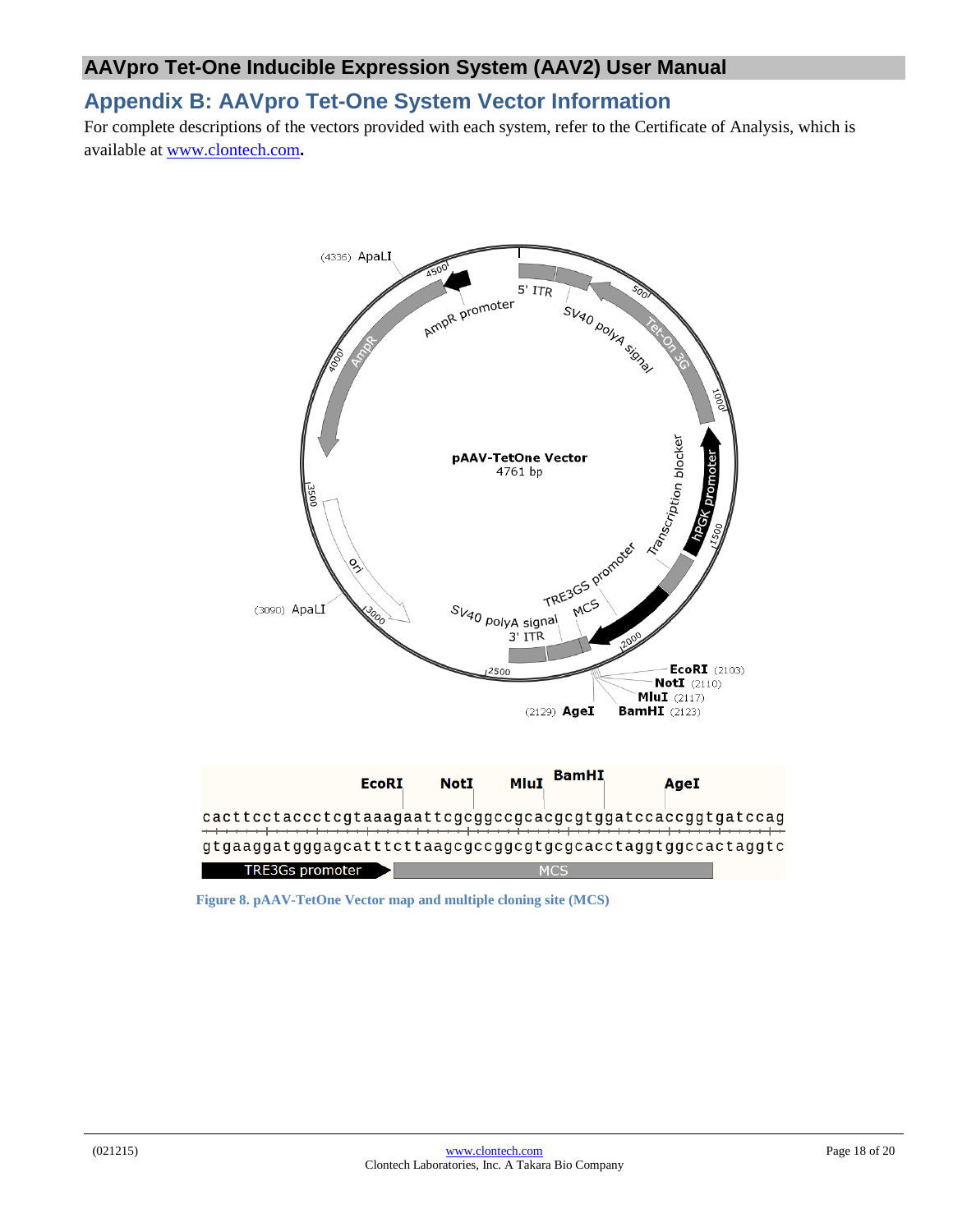

<span id="page-18-0"></span>**Figure 9. pAAV-TetOne-Luc Control Vector map**